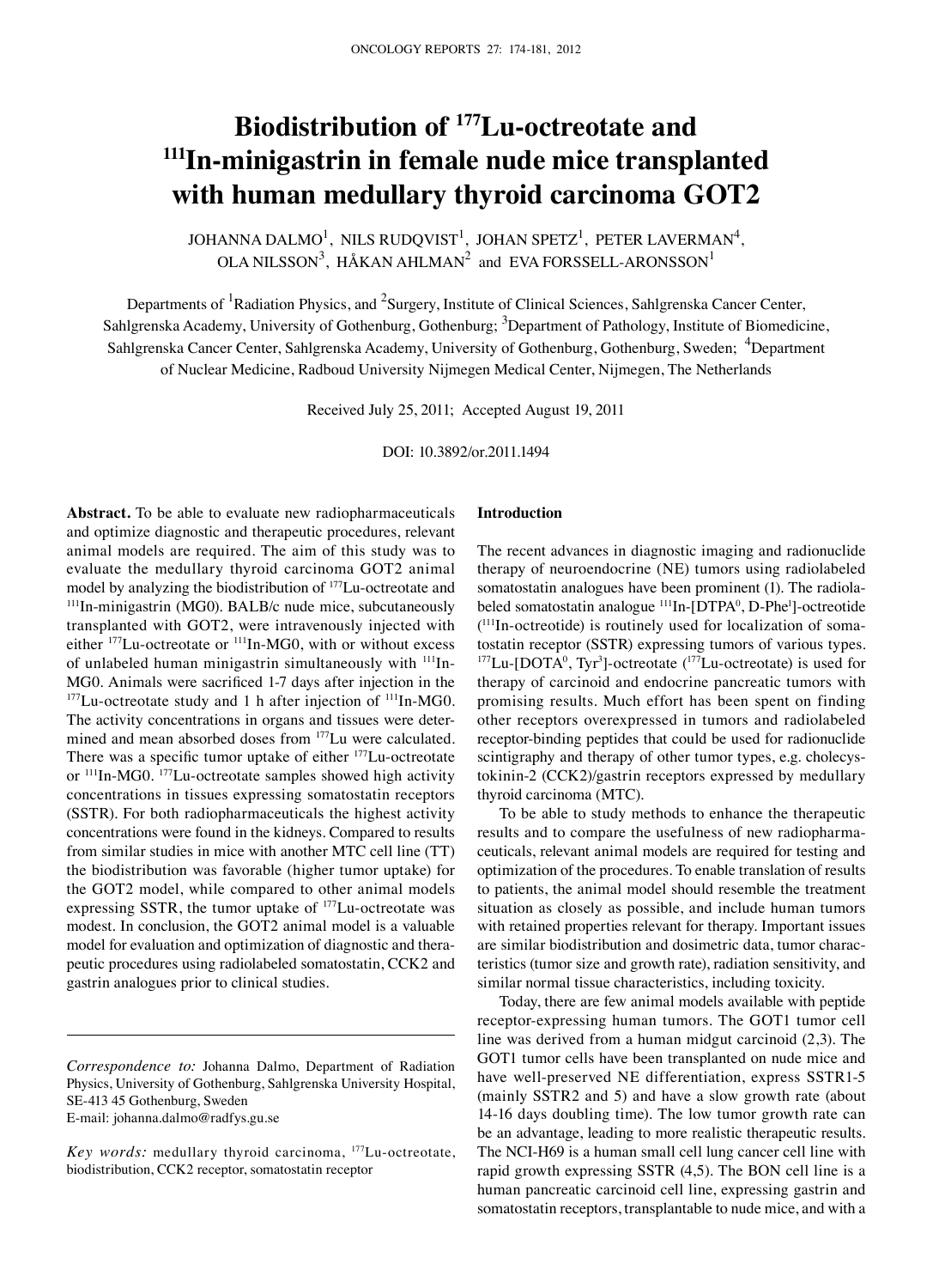doubling time of about 13 days (6,7). KRJ-I is a human malignant ileal carcinoid cell line that has been characterized and confirmed to be of enterochromaffin (EC) cell type (8,9).

The TT cell line is a human MTC cell line, transplantable to nude mice, and expresses gastrin receptors and SSTR (10). For the study of MTC treatment strategies other models have been used, e.g. transfection of CCK2/gastrin receptors to human embryonic kidney cells (HEK293) or to human epidermoid carcinoma cells (A431) with subsequent transplantation to nude mice (11-13).

Numerous studies on radiolabeled octreotide, or octreotate, have been made on nude mice xenografted with GOT1 (14-17) or NCI-H69 (18-21). Studies using radioiodinated meta-iodobenzylguanidine (MIBG) have been performed *in vitro* or on nude mice xenografted with BON tumors (22,23).

Human MTC can have high expression of CCK2/gastrin receptors (24-26). These receptors can be targeted with gastrin analogues, e.g., Minigastrin-0 (MG0) (27). Targeting of CCK2/ gastrin receptors with radiolabeled gastrin-like peptides may be a tool for radionuclide imaging and therapy, as previously studied in TT (28-31), HEK293 (32) and A431 cells/models (31) with different results.

Diagnostic imaging with gastrin-like peptides labeled with  $111$ In, or  $99m$ Tc, has previously been studied clinically with promising results (27,29,33-35). One study also examined the potential therapeutic effects of 90Y-DTPA-MG0 leading to tumor stabilization at the cost of severe renal toxicity (27). Scintigraphic imaging studies of patients injected with <sup>111</sup>In labeled gastrin-like peptides, or octreotide, showed higher tumor detection rate using gastrin- than somatostatin-receptor images (94 vs. 41%) (35).

Since the access to human transplantable somatostatin and gastrin receptor expressing cell lines is limited, many researchers have used animal cell lines: the SSTR expressing rat pancreatic cell lines, AR42J and CA20948, from a hyperplastic exocrine pancreatic nodule and an acinar pancreatic tumor, respectively, after induction with azaserine (36-38).

The human MTC cells GOT2 can be xenotransplanted to nude mice (39) and have slow growth rate; an estimated doubling time of about 3 weeks. No biodistribution studies have to date been performed on GOT2 cells using radiolabeled somatostatin or CCK2/gastrin receptor targeting peptides.

The aim of this study was to evaluate the usefulness of the GOT2 animal model for evaluation of radiolabelled radiopharmaceuticals directed towards SSTR and CCK2/gastrin receptor by analyzing the biodistribution of 177Lu-octreotate and 111In-DOTA-MG0. The results were compared with similar data obtained in other animal models.

# **Materials and methods**

Radiopharmaceuticals. <sup>177</sup>Lu-trichloride and [DOTA<sup>0</sup>, Tyr3 ]-octreotate were purchased from the Nuclear Research and consultancy Group (NRG, Petten, The Netherlands). Radiolabeling of [DOTA<sup>0</sup>, Tyr<sup>3</sup>]-octreotate with 177Lu-trichloride was performed according to the instructions of the manufacturer. The fraction of peptidebound 177Lu was higher than 99%, as determined by instant thin layer chromatography (ITLC) with 0.1 M sodium citrate as the mobile phase.

DOTA-conjugated MG0 was obtained from the Department of Nuclear Medicine at Radboud University Nijmegen Medical Centre in Nijmegen, The Netherlands. Human minigastrin (MG) was purchased from Sigma-Aldrich Sweden AB, Sweden. The DOTA-MG0 was radiolabeled with  $111$ In by incubation with  $111$ InCl<sub>3</sub> (Mallinckrodt Medical B.V., Petten, The Netherlands) in 0.1 M ammonium acetate buffer, pH 5.5, for 30 min at 95°C. The fraction of peptide-bound <sup>111</sup>In was higher than 95% according to ITLC.

*GOT2 animal model.* GOT2 tumor tissue samples were inoculated subcutaneously (s.c.) in the neck of female BALB/c nude mice (Charles River, Japan and Germany), aged 4-6 weeks, under anesthesia using 2.5% Avertin i.p. (Sigma-Aldrich Sweden AB). The age of the mice at start of experiments was 3-7 months; the tumor sizes were  $30-615$  mm<sup>3</sup> in the  $177$ Lu-octreotate and 100-1600 mm3 in the 111In-MG0 studies. Water and autoclaved food were available *ad libitum*. The studies were approved by the Ethics committee for Animal Research at University of Gothenburg, Göteborg, Sweden.

*Biodistribution of 177Lu-octreotate.* GOT2 tumor-bearing nude mice were divided into seven groups injected with  $177$ Lu-octreotate; 5 MBq (3 groups, n=5/group), 10 MBq (3 groups, n=6/group), and 30 MBq (1 group, n=5/group), corresponding to  $0.2$ ,  $0.4$  and  $1.3 \mu$ g peptide, respectively. The tumor size distribution within the groups was kept as similar as possible. All animals were injected intravenously into the tail vein. To determine the amount of radiopharmaceutical administered to each mouse, the syringes were measured before and after administration, using a well-type ionization chamber (CRC-15R, Capintec, NJ, USA), and values were corrected for detector background.

At day 1, 3 or 7 after injection, the mice were sacrificed by cardiac puncture under anesthesia with 2.5% Avertin (Sigma-Aldrich Sweden AB). Samples of blood and thigh muscle, together with the adrenals, spleen, kidneys, liver, heart, pancreas and tumor were collected. All tissue samples were weighed and the 177Lu activity in each sample was measured using a Wallac 1480  $\gamma$  counter (WIZARD<sup>™</sup> 3" Wallac Oy, Finland) with a 10% energy window over the 208 keV photon peak. Corrections for background and dead time were made. A calibration factor between the ionization chamber and the  $\gamma$ counter was determined and used.

*Biodistribution of 111In-MG0.* Ten GOT2 tumor-bearing mice were divided into two groups (n=5/group). The mice were injected intravenously in the tail vein with 22 kBq of 111In-DOTA-MG0 (111In-MG0) in 0.15 ml solution. One group also received a 100-fold molar excess of unlabeled human minigastrin simultaneously.

All syringes containing <sup>111</sup>In-MG0 were drawn from the same batch solution and injected activity was determined by measurements on several 0.15-ml samples of the batch solution prior to injection using the  $\gamma$  counter described above. Correction for detector background was made.

The mice were sacrificed 1 h after injection as described above. The animals were immediately dissected and <sup>111</sup>In activity measurements were made *ex vivo* on adrenals, heart, kidneys, liver, lungs, spleen, tumor and samples of blood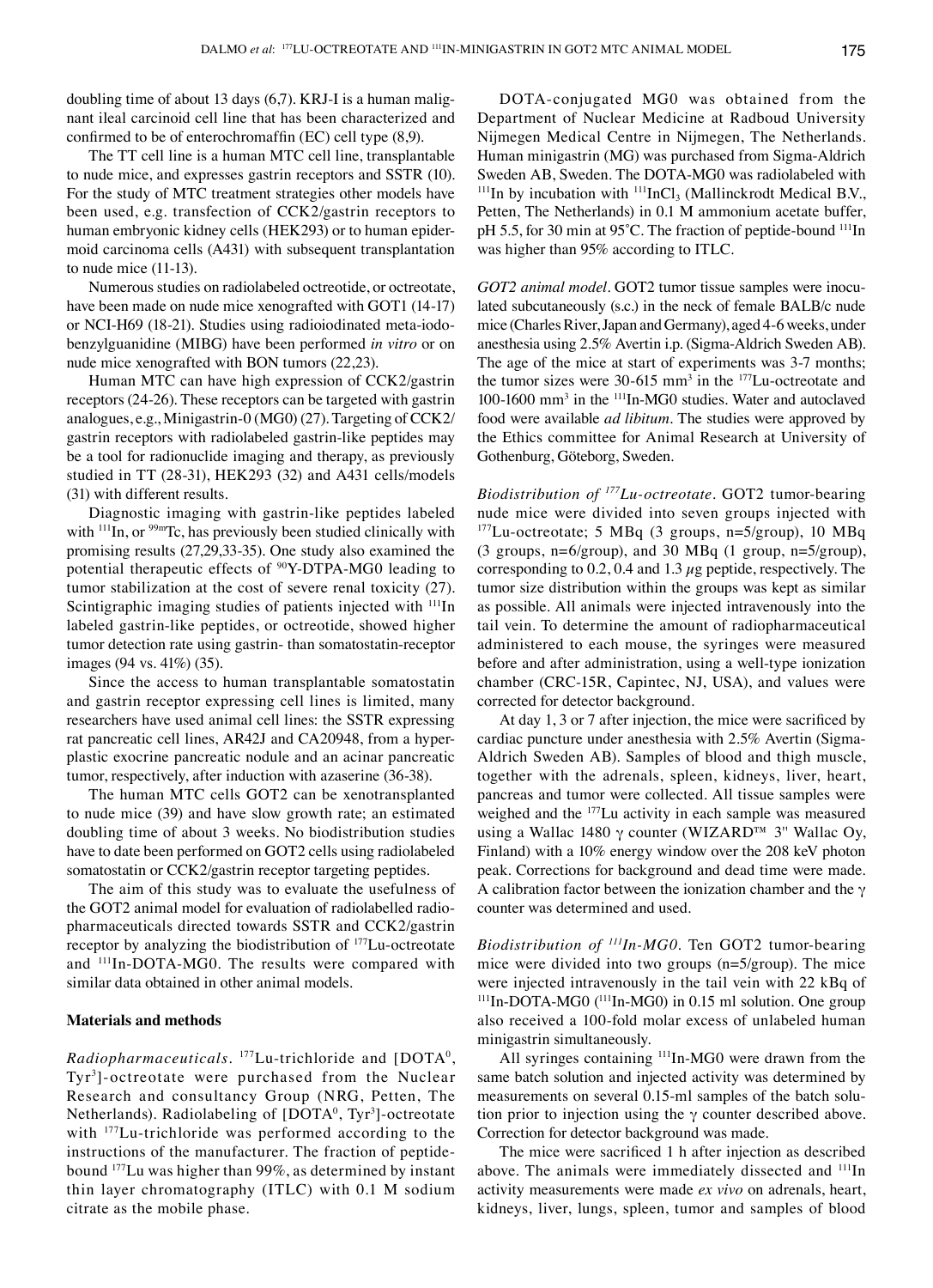(0.5-1 ml, from cardiac puncture) and muscle (from femur) using the  $\gamma$  counter.

*Dosimetry*. The <sup>177</sup>Lu and <sup>111</sup>In activity concentration in tissue at the time of injection,  $C_{tissue}$ , was calculated as the fraction of the injected activity, A<sub>injected</sub>, per unit mass of the tissue:

$$
C_{tissue} = \frac{A_{tissue}}{A_{ini}} \cdot 100\% \quad [%IA/g]
$$

where  $A_{tissue}$  is the activity of <sup>177</sup>Lu and <sup>111</sup>In in the tissue sample, corrected for radioactivity decay to the time of injection, and  $m_{tissue}$  is the mass of the tissue.

The mean tumor-to-normal-tissue activity concentration ratio, tumor/normal-tissue, at the time of injection was calculated:

$$
Tumor/Normal-tissue = \frac{C_{\text{numour}}}{C_{\text{normal-tissue}}}
$$

To estimate the mean absorbed dose from 177Lu-octreotate in the normal tissue and in the tumor the MIRD (Medical International Radiation Dose) (40) formalism was used:

$$
\overline{D} = \frac{\widetilde{A}_{tissue} nE\phi}{m_{tissue}}
$$

where  $\tilde{A}_{tissue}$  is the cumulated activity i.e. the number of decays in the tissue source region during the time of interest, and was determined by estimating the area under curve for the injected activity concentration in each tissue vs. time. The product nE is the mean energy emitted per nuclear transformation (147 keV/decay for 177Lu including the contribution from β particles, Auger and conversion electrons).  $\phi$  is the absorbed fraction and was set to 1 (electrons), and *m* is the mass of the tissue sample.

*Statistical analysis.* All results are expressed as the mean value and standard error of the mean (SEM). Student's t-test was used to analyse data between groups. P-values <0.05 were considered statistically significant. Linear regression analysis was performed using IBM SPSS statistics 18 (IBM Co., NY, USA) for the relationship tumor uptake vs. tumor mass and tumor/blood vs. tumor mass.

# **Results**

*Biodistribution of 177Lu-octreotate.* The 177Lu activity concentration in tissue samples from nude mice transplanted with GOT2 after injection of <sup>177</sup>Lu-octreotate is shown in Table I. The highest 177Lu activity concentration was found in the kidneys. High activity concentration was also found in other tissues expressing SSTR, e.g. the tumor, adrenals and pancreas. The uptake in tumor tissue was lower than the in adrenals and pancreas, which also express SSTR. Blood, heart, liver, spleen and muscle had lower activity concentrations compared with the tissues mentioned at all time points studied. The activity concentration decreased with time after injection in the normal tissues as well as in the tumor. For most of the organs the activity concentration decreased faster between 24 h and 3 days, with a slower reduction rate between 3 day and 7 day. In adrenals, heart, pancreas and tumor the activity concentration decreased with the amount of activity (amount of peptide), with higher values for 5 MBq than for 10 MBq (p<0.05, except for adrenals at day 1), which in turn gave higher values than for 30 MBq at 24 h after injection (p<0.05).

The tumor/normal-tissue activity concentration ratio was highest for blood (12-26), and muscle (13-43) vs. all other tissues (Table II). The lowest tumor/normal-tissue value was

Table I. Activity concentration (%IA/g) of 5, 10 or 30 MBq <sup>177</sup>Lu-octreotate, corrected for radioactive decay, in different tissues in GOT2 tumor bearing nude mice at 24 h (n=5-6/group), 3 days (n=5-6/group) and 7 days (n=5-6/group) after injection.

|                         | <sup>177</sup> Lu activity concentration (%IA/g) |              |                |                |                  |                |              |  |  |  |  |
|-------------------------|--------------------------------------------------|--------------|----------------|----------------|------------------|----------------|--------------|--|--|--|--|
| Time after<br>injection |                                                  | 5 MBq        |                |                | $30 \text{ MBq}$ |                |              |  |  |  |  |
|                         | 24 h                                             | 3 days       | 7 days         | 24 h           | 3 days           | 7 days         | 24 h         |  |  |  |  |
| Tissue                  |                                                  |              |                |                |                  |                |              |  |  |  |  |
| Adrenals                | 0.87(0.17)                                       | 0.62(0.08)   | 0.43(0.05)     | 0.72(0.10)     | 0.44(0.03)       | 0.18(0.02)     | 0.30(0.01)   |  |  |  |  |
| <b>Blood</b>            | 0.020(0.006)                                     | 0.011(0.004) | 0.0027(0.0007) | 0.0099(0.0023) | 0.0049(0.0038)   | 0.0016(0.0002) | 0.011(0.002) |  |  |  |  |
| Heart                   | 0.054(0.004)                                     | 0.036(0.004) | 0.027(0.002)   | 0.036(0.001)   | 0.035(0.002)     | 0.014(0.001)   | 0.027(0.003) |  |  |  |  |
| Kidneys                 | 5.0(0.1)                                         | 1.5(0.3)     | 0.62(0.13)     | 6.2(0.3)       | 2.4(0.3)         | 0.63(0.11)     | 5.4(0.5)     |  |  |  |  |
| Liver                   | 0.14(0.01)                                       | 0.076(0.006) | 0.048(0.002)   | 0.12(0.004)    | 0.11(0.01)       | 0.040(0.003)   | 0.13(0.01)   |  |  |  |  |
| Muscle                  | 0.012(0.002)                                     | 0.057(0.001) | 0.0024(0.0003) | 0.023(0.013)   | 0.0083(0.0012)   | 0.0042(0.0019) | 0.01(0.01)   |  |  |  |  |
| Pancreas                | 2.0(0.4)                                         | 0.70(0.06)   | 0.28(0.04)     | 0.77(0.12)     | 0.48(0.06)       | 0.095(0.011)   | 0.48(0.08)   |  |  |  |  |
| Spleen                  | 0.12(0.01)                                       | 0.074(0.009) | 0.058(0.006)   | 0.093(0.006)   | 0.077(0.007)     | 0.032(0.002)   | 0.11(0.02)   |  |  |  |  |
| Tumor                   | 0.37(0.01)                                       | 0.21(0.01)   | 0.094(0.011)   | 0.23(0.02)     | 0.086(0.006)     | 0.039(0.001)   | 0.13(0.01)   |  |  |  |  |

Values are given as mean (SEM).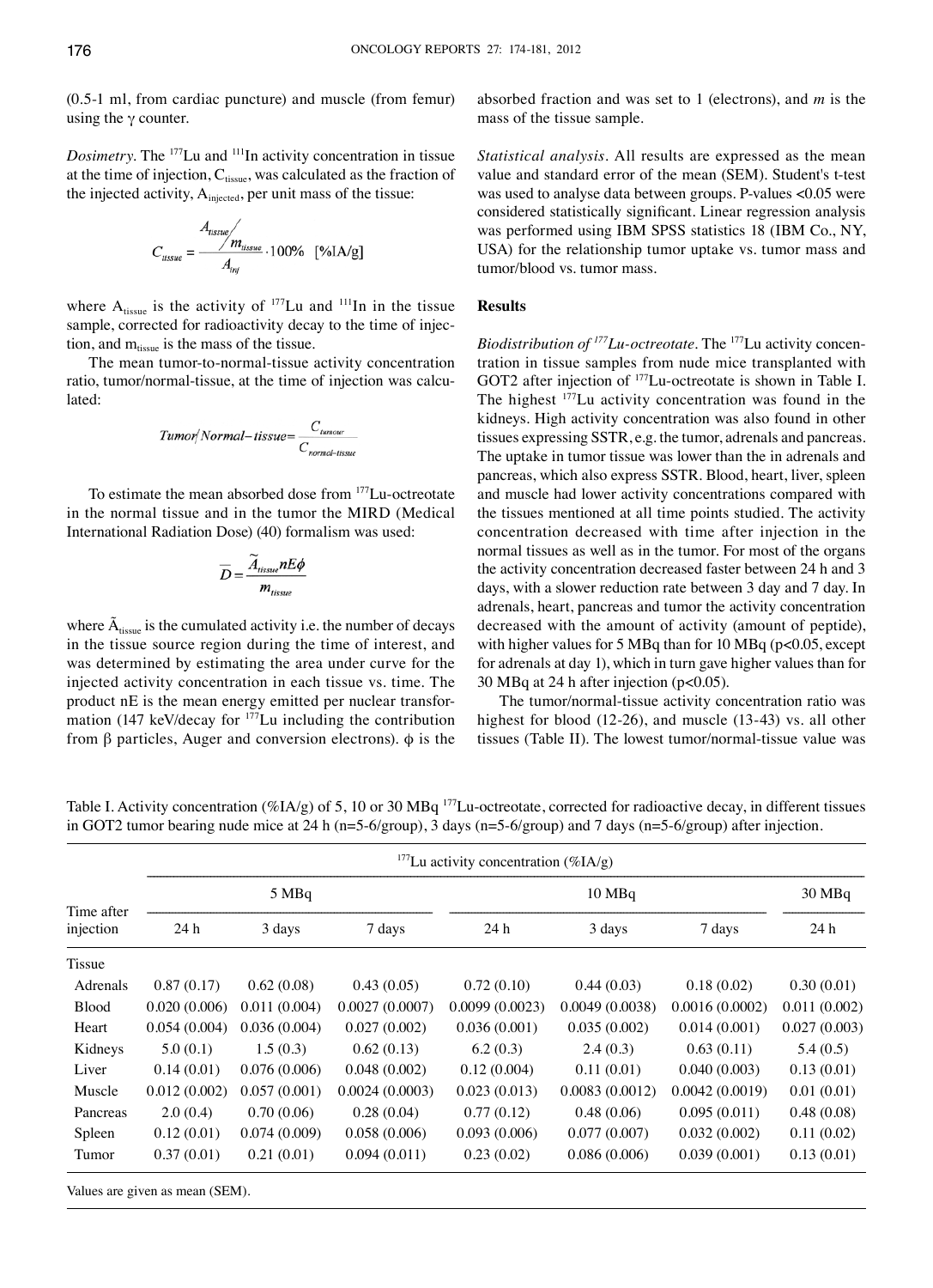Table II. Tumor/normal-tissue activity concentration ratio (T/N) of 5, 10 or 30 MBq 177Lu-octreotate, corrected for radioactive decay, in different tissues in nude mice bearing the GOT2 tumor at 24 h ( $n=5-6/group$ ), 3 days ( $n=5-6/group$ ) and 7 days ( $n=5-6/$ group) after injection.

|                      | Tumor/normal-tissue $^{177}$ Lu activity concentration ratio (T/N) |            |            |              |              |              |              |  |  |  |
|----------------------|--------------------------------------------------------------------|------------|------------|--------------|--------------|--------------|--------------|--|--|--|
|                      |                                                                    | 5 MBq      |            |              | 30 MBq       |              |              |  |  |  |
| Time after injection | 24h                                                                | 3 days     | 7 days     | 24 h         | 3 days       | 7 days       | 24 h         |  |  |  |
| Tissue               |                                                                    |            |            |              |              |              |              |  |  |  |
| Adrenals             | 0.51(0.11)                                                         | 0.35(0.05) | 0.24(0.04) | 0.36(0.07)   | 0.27(0.03)   | 0.20(0.02)   | 0.43(0.02)   |  |  |  |
| <b>Blood</b>         | 23(4)                                                              | 29(8)      | 46(12)     | 26(3)        | 27(6)        | 48(7)        | 12(2)        |  |  |  |
| Heart                | 7.0(0.6)                                                           | 6.1(0.8)   | 3.5(0.3)   | 6.6(0.5)     | 3.8(0.4)     | 2.8(0.2)     | 4.8(0.4)     |  |  |  |
| Kidneys              | 0.073(0.002)                                                       | 0.18(0.06) | 0.18(0.04) | 0.038(0.003) | 0.040(0.003) | 0.048(0.005) | 0.023(0.002) |  |  |  |
| Liver                | 2.8(0.2)                                                           | 2.8(0.1)   | 2.0(0.2)   | 2.0(0.1)     | 1.3(0.2)     | 0.93(0.08)   | 0.97(0.12)   |  |  |  |
| Muscle               | 37(7)                                                              | 38(4)      | 43(11)     | 20(4)        | 19(4)        | 14(4)        | 13(1)        |  |  |  |
| Pancreas             | 0.20(0.03)                                                         | 0.31(0.03) | 0.36(0.06) | 0.34(0.06)   | 0.60(0.12)   | 0.57(0.09)   | 0.29(0.05)   |  |  |  |
| Spleen               | 3.2(0.2)                                                           | 3.0(0.4)   | 1.7(0.2)   | 2.6(0.3)     | 1.4(0.1)     | 0.97(0.06)   | 1.2(0.2)     |  |  |  |
|                      |                                                                    |            |            |              |              |              |              |  |  |  |

Values are given as mean (SEM).



Figure 1. (A) Activity concentration (%IA/g) in GOT2 tumor tissue, and (B) corresponding tumor/blood 177Lu activity concentration ratio at 24 h, 3 days, and 7 days after injection of 5, 10 or 30 MBq <sup>177</sup>Lu-octreotate in nude mice as a function of tumor mass (g). Values are corrected for radioactive decay. No relationship between tumor uptake vs. tumor mass and tumor/blood vs. tumor mass was found (p>0.05).

found for the kidneys. Initially (24 h after injection), tumor/ normal-tissue was higher than unity for blood, heart, liver, muscle and spleen. The ratio increased with time for blood, kidneys, and pancreas (5 MBq), and remained constant, or decreased with time, for the other tissue types. The tumor/ kidney and tumor/adrenals decreased with increased amount of activity/peptide at all points-in-time studied (p<0.05).

The linear regression analysis showed no correlation between tumor uptake and tumor mass for any peptide amount or time after injection, p>0.05 (Fig. 1A). Likewise, no relationship between tumor/blood 177Lu activity concentration ratio and tumor mass was obtained, p>0.05 (Fig. 1B).

The mean absorbed dose from 177Lu-octreotate in the tumor was 0.013 Gy/MBq. In comparison, the absorbed dose was higher in the adrenals (0.051 Gy/MBq), pancreas (0.036 Gy/MBq), and the kidneys (0.35 Gy/MBq) compared to the tumor.

*Biodistribution of <sup>111</sup>In-MG0*. The <sup>111</sup>In activity concentrations  $(C_{tisen})$  and tumor/normal-tissue of  $\frac{111}{In-MG0}$  in nude mice transplanted with GOT2 are shown in Fig. 2A. The activity concentration was highest in kidneys and muscle followed by tumor. There was a significantly lower <sup>111</sup>In activity concentration in the tumor in the mice that also received an excess of unlabeled human minigastrin simultaneously with the <sup>111</sup>In-MG0 (0.32%IA/g vs. 0.79%IA/g, p=0.01). This effect could also be seen for adrenals, liver, lungs, and spleen (p<0.05).

After injection of <sup>111</sup>In-MG0 tumor/normal-tissue ratio was highest for heart and spleen, and values above unity were found for all tissue types except for the kidneys (Fig. 2B). In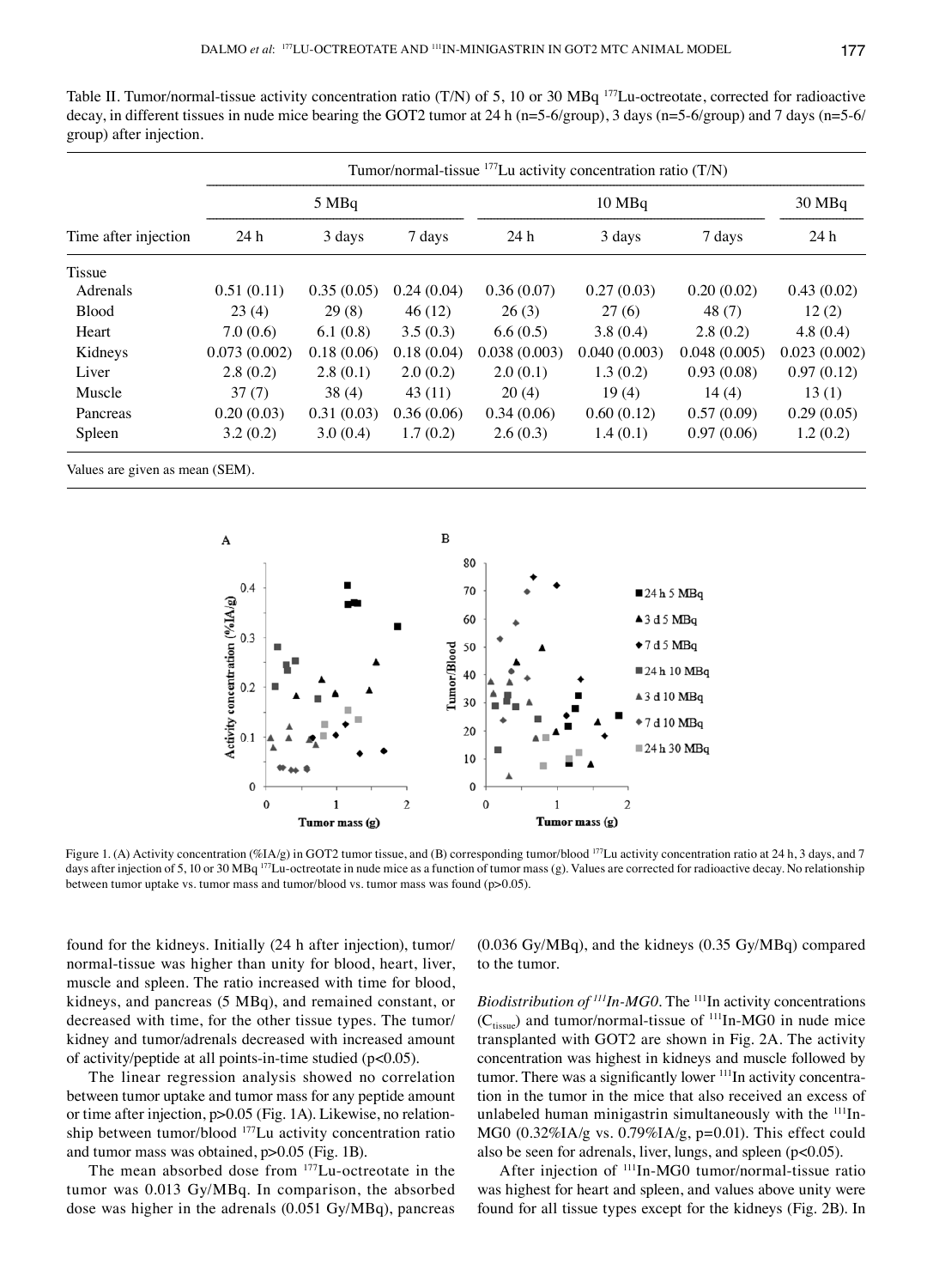

Figure 2. (A) <sup>111</sup>In activity concentration in GOT2 tumor tissue (%IA/g), corrected for radioactive decay, and (B) corresponding tumor/normal-tissue <sup>111</sup>In activity concentration ratios at 1 h after injection of <sup>111</sup>In-MG0 in GOT2 tumor bearing nude mice. "Statistically significant difference between the groups,  $p < 0.05$ ).

the mice that also received excess of unlabeled human minigastrin, significantly lower tumor/normal-tissue values were found for all tissue types except for muscle (p<0.05).

No correlation between activity concentration of <sup>111</sup>In- $MG<sub>0</sub>$  in tumor and tumor mass could be seen (p $>0.05$ ). This finding was also observed for tumor/blood vs. tumor mass  $(p>0.05)$ .

#### **Discussion**

In this study we evaluated the biodistribution of radiolabeled octreotate (somatostatin analogue) and MG0 (gastrin analogue) in nude mice transplanted with GOT2 tumor. The origin of GOT2 was a tumor biopsy from a patient with MTC harvested at surgery. Many MTCs overexpress SSTR and CCK2/gastrin receptors (24-26,41). Somatostatin receptor scintigraphy can be used for localization of MTC prior to surgery (42), and therapy using radiolabeled somatostatin analogues have been suggested for patients with high SSTR expression and nonresectable tumor (41). Furthermore, many radiolabeled CCK2 and gastrin analogues are produced and tested for binding specificity in order to find new radiopharmaceuticals useful for localization of tumors expressing CCK2/gastrin receptors (12,31,32).

A moderate, but specific, uptake of <sup>177</sup>Lu-octreotate was demonstrated in the GOT2 tumors. No studies on <sup>177</sup>Lu-octreotate in other MTC animal models were found in the literature. When comparing the biodistribution data of <sup>177</sup>Lu-octreotate with corresponding data in animal models with other types of SSTR-expressing tumors differences between the models were found (Table III). The 177Lu activity concentration in GOT2 was much lower than that of the midgut carcinoid GOT1 and small cell lung cancer (SCLC) H69 (about 45 and 10 times lower, respectively) based on studies performed in our laboratory (17,18). The reason is the very high SSTR expression in these cell lines and low SSTR expression in GOT2 (39). Also the activity concentrations in CA20948 in rats and AR42J in nude mice were higher than in GOT2 (43).

Saturation of the SSTR is an issue that must be considered when using radiolabeled somatostatin analogues in animal models. In the GOT1 mouse model with very high expression of SSTR2 and 5, saturation was found at peptide amounts higher than 1  $\mu$ g octreotide (15). In the present study reduced 177Lu activity concentration with increased amount of activity administered was found in GOT2 tumor tissue as well as in the SSTR expressing pancreas and adrenals. The effect was most prominent for pancreas with a reduction by a factor of 3 between the 5 MBq (0.2  $\mu$ g) and 10 MBq (0.4  $\mu$ g) groups. Since DOTA-octreotate has higher affinity for SSTR than DTPA-octreotide (44) and thus higher uptake in SSTR expressing tumors, the saturation should occur at even lower peptide amounts in the present study compared to GOT1 studies. In the present study it was not possible to define the level of possible saturation.

The high kidney uptake of <sup>177</sup>Lu-octreotate in the present study can be explained by the fact that kidneys in mice are one of few non-NE organs besides the pancreas that express all five SSTR (45-47). Further, there is a difference in the expression pattern of SSTR between human and mice kidneys, which complicates the translation of uptake data and dosimetry between species. Thus, high radionuclide concentration in kidneys in mice does not necessarily mean high uptake in human kidneys after injection of radiolabeled somatostatin analogues. On the other hand, the tumor/blood value in GOT2 model was higher than in AR42J model (23 vs. 13 at 1 day after injection); a similar relationship was found for tumor/kidney. Furthermore, tumor/blood and tumor/kidney increased with time for GOT2 and H69 (by a factor of 2-3), while it clearly decreased with time for CA20948 (by a factor of 3-5). This longer retention in GOT2 and H69 indicates a higher internalization in the tumor cells.

When comparing GOT2 with GOT1 model, only tumor/ blood, tumor/kidney, tumor/muscle (5 MBq) and tumor/ pancreas increased for GOT2 with time, while for GOT1 the tumor/normal-tissue values for all normal tissues studied increased with time 3-14 days after injection of 177Lu-octreotide (14).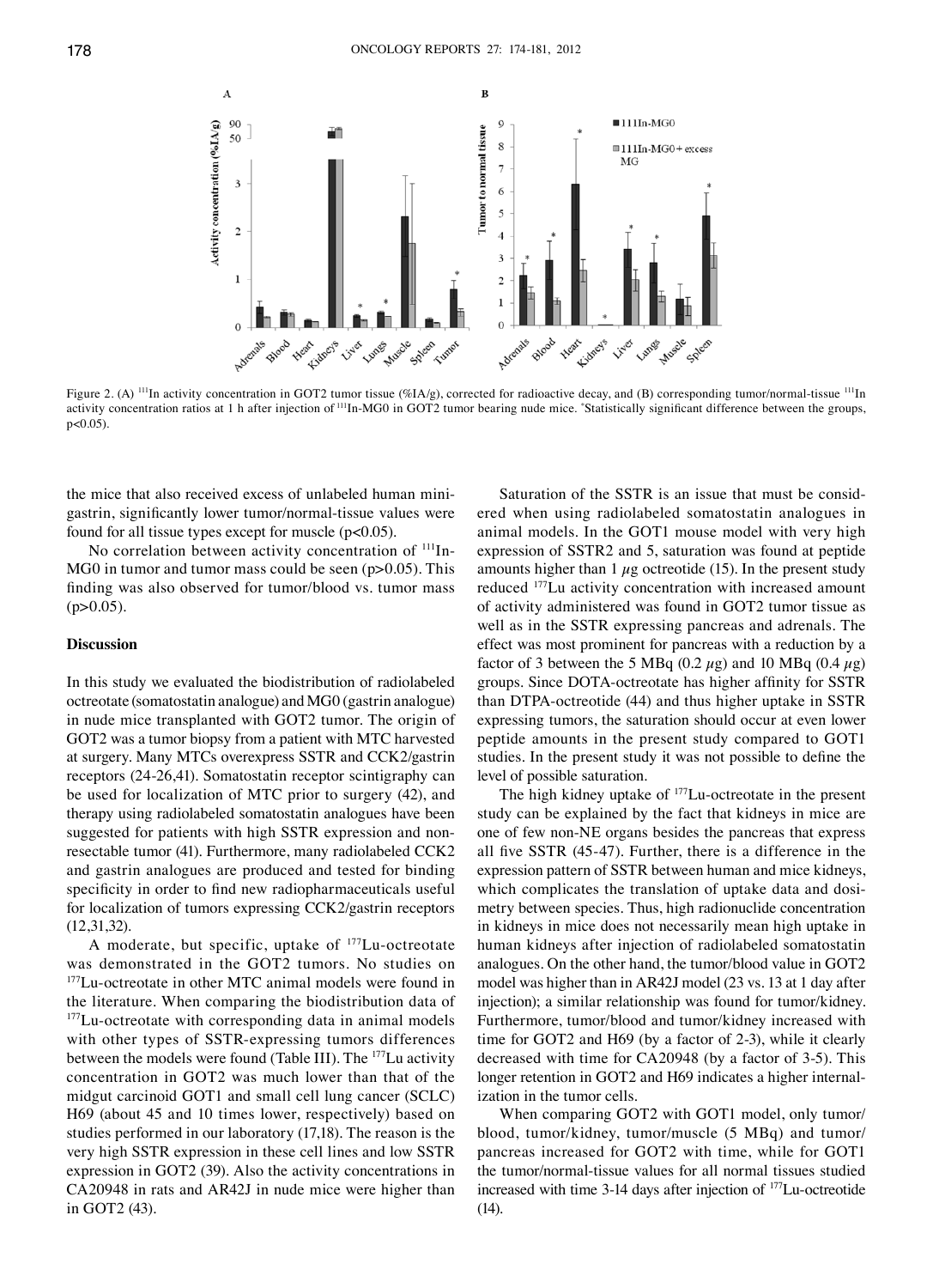| Tumor type<br>(animal)<br>Study<br>Injected activity<br>(peptide amount) | GOT <sub>2</sub><br>(nude mouse)<br>Present study<br>5 MBq $(0.2 \mu g)$ |        | NCI-H69<br>(nude mouse)<br>Schmitt et al (18)<br>3.3 MBq $(0.7 \mu g)$ |        | GOT 1<br>(nude mouse)<br>Kölby et al (17)<br>7.5 MBq $(0.25 \mu g)$ |                          | AR42J<br>(nude mouse)<br>de Araújo et al (43)<br>0.74 MBq $(1 \mu g)$ | CA20948<br>(rat)<br>Lewis <i>et al</i> $(51)$<br>1.3 MBq $(0.67 \,\mu g)$ |        |  |
|--------------------------------------------------------------------------|--------------------------------------------------------------------------|--------|------------------------------------------------------------------------|--------|---------------------------------------------------------------------|--------------------------|-----------------------------------------------------------------------|---------------------------------------------------------------------------|--------|--|
|                                                                          | <sup>177</sup> Lu activity concentration (%IA/g)                         |        |                                                                        |        |                                                                     |                          |                                                                       |                                                                           |        |  |
| Time after<br>injection                                                  | 1 day                                                                    | 7 days | $1 \,$ day                                                             | 7 days | $1$ day                                                             | 7 days                   | $1$ day                                                               | 1 day                                                                     | 7 days |  |
| Tissue                                                                   |                                                                          |        |                                                                        |        |                                                                     |                          |                                                                       |                                                                           |        |  |
| Adrenals                                                                 | 0.87                                                                     | 0.43   | 0.34                                                                   | 0.43   |                                                                     |                          | $2.1^{\circ}$                                                         | 0.21                                                                      | 0.11   |  |
| <b>Blood</b>                                                             | 0.020                                                                    | 0.0027 | 0.008                                                                  | 0.001  | $\overline{\phantom{0}}$                                            | $\overline{\phantom{0}}$ | 0.06                                                                  | 0.030                                                                     | 0.010  |  |
| Heart                                                                    | 0.054                                                                    | 0.027  | 0.034                                                                  | 0.011  | $\qquad \qquad -$                                                   | Ξ.                       | 0.1                                                                   | 0.000                                                                     | 0.070  |  |
| Kidneys                                                                  | 5.0                                                                      | 0.62   | 2.2                                                                    | 0.27   | $6 - 8$                                                             | $\overline{\phantom{a}}$ | 4.4                                                                   | 1.7                                                                       | 0.94   |  |
| Liver                                                                    | 0.14                                                                     | 0.048  | 0.1                                                                    | 0.068  | $\overline{\phantom{0}}$                                            | -                        | 0.4                                                                   | 0.28                                                                      | 0.18   |  |
| Muscle                                                                   | 0.012                                                                    | 0.0024 | 0.011                                                                  | 0.001  |                                                                     |                          | 0.03                                                                  | 0.012                                                                     | 0.00   |  |

Table III. Biodistribution, given as  $^{177}$ Lu activity concentration [%IA/g] in various tumor bearing animal models 1 and 7 days after injection of 177Lu-octreotate.

Data are corrected for physical decay. <sup>a</sup>In adrenals in this study the results were expressed as %IA/organ.

Table IV. Biodistribution, given as 111In activity concentration [%IA/g] in various tumor bearing animal models (all nude mice) 1, 2 and 4 h after injection of 111In-MG0 using either DOTA or DTPA as chelating agent.

Pancreas 2.0 0.28 0.41 0.032 - - 1.6 2.3 1.1 Spleen 0.12 0.058 0.12 0.032 - - 0.3 0.010 0.010 Tumor 0.37 0.094 3.7 1.2 17 8 0.8 6.1 0.65

| Tumor type<br>Study<br>Chelate<br>Injected activity<br>(peptide amount) | GOT <sub>2</sub><br>Present study<br><b>DOTA</b><br>$22$ kBq $(20$ ng) | HEK293-CCK2i4svR<br>Lavermanet al (32)<br><b>DOTA</b><br>370 kBq (20 ng) | TT<br>Béhé et al (30)<br><b>DTPA</b><br>555 kBq $(10 \mu g)$ | A431-CCK2R<br>Laverman et al (31)<br><b>DOTA</b> | AR42J<br>Mather et al (50)<br><b>DTPA</b><br>370 kBq (0.03 nmol) 1300-1700 kBq (200 ng) |  |  |  |  |
|-------------------------------------------------------------------------|------------------------------------------------------------------------|--------------------------------------------------------------------------|--------------------------------------------------------------|--------------------------------------------------|-----------------------------------------------------------------------------------------|--|--|--|--|
|                                                                         |                                                                        | <sup>111</sup> In activity concentration (%IA/g)                         |                                                              |                                                  |                                                                                         |  |  |  |  |
| Time after<br>injection                                                 | 1 <sub>h</sub>                                                         | 2 <sub>h</sub>                                                           | 1 <sub>h</sub>                                               | 1 <sub>h</sub>                                   | 4 h                                                                                     |  |  |  |  |
| Tissue                                                                  |                                                                        |                                                                          |                                                              |                                                  |                                                                                         |  |  |  |  |
| Adrenals                                                                | 0.42                                                                   |                                                                          |                                                              |                                                  |                                                                                         |  |  |  |  |
| <b>Blood</b>                                                            | 0.32                                                                   | $0.2 - 0.3$                                                              | 0.20                                                         | < 0.1                                            | 0.06                                                                                    |  |  |  |  |
| Heart                                                                   | 0.15                                                                   |                                                                          |                                                              |                                                  | $\overline{\phantom{a}}$                                                                |  |  |  |  |
| Kidneys                                                                 | 71                                                                     | 60                                                                       | 54                                                           | 55-60                                            | 60                                                                                      |  |  |  |  |
| Liver                                                                   | 0.24                                                                   | $1.2 - 1.3$                                                              | 0.12                                                         |                                                  | $\overline{\phantom{0}}$                                                                |  |  |  |  |
| Lungs                                                                   | 0.32                                                                   | $0.2 - 0.3$                                                              |                                                              |                                                  |                                                                                         |  |  |  |  |
| Muscle                                                                  | 2.3                                                                    | < 0.1                                                                    |                                                              | < 0.1                                            |                                                                                         |  |  |  |  |
| Spleen                                                                  | 0.17                                                                   | $0.8 - 0.9$                                                              | 0.10                                                         | $\overline{\phantom{a}}$                         |                                                                                         |  |  |  |  |
| Tumor                                                                   | 0.79                                                                   | 6.1                                                                      | 0.45                                                         | 13                                               | 2.6                                                                                     |  |  |  |  |
| Data are corrected for physical decay.                                  |                                                                        |                                                                          |                                                              |                                                  |                                                                                         |  |  |  |  |

As a consequence of the lower GOT2 uptake the mean absorbed dose to the tumor from 177Lu-octreotate was much lower for GOT2 tumors (0.011 Gy/MBq) than for GOT1

tumors (1.6-4.0 Gy/MBq) (17,48) and H69 tumors (0.29 Gy/ MBq) (18). It should be noted that successful therapy has been achieved both in the GOT1 and H69 mouse models (17,19).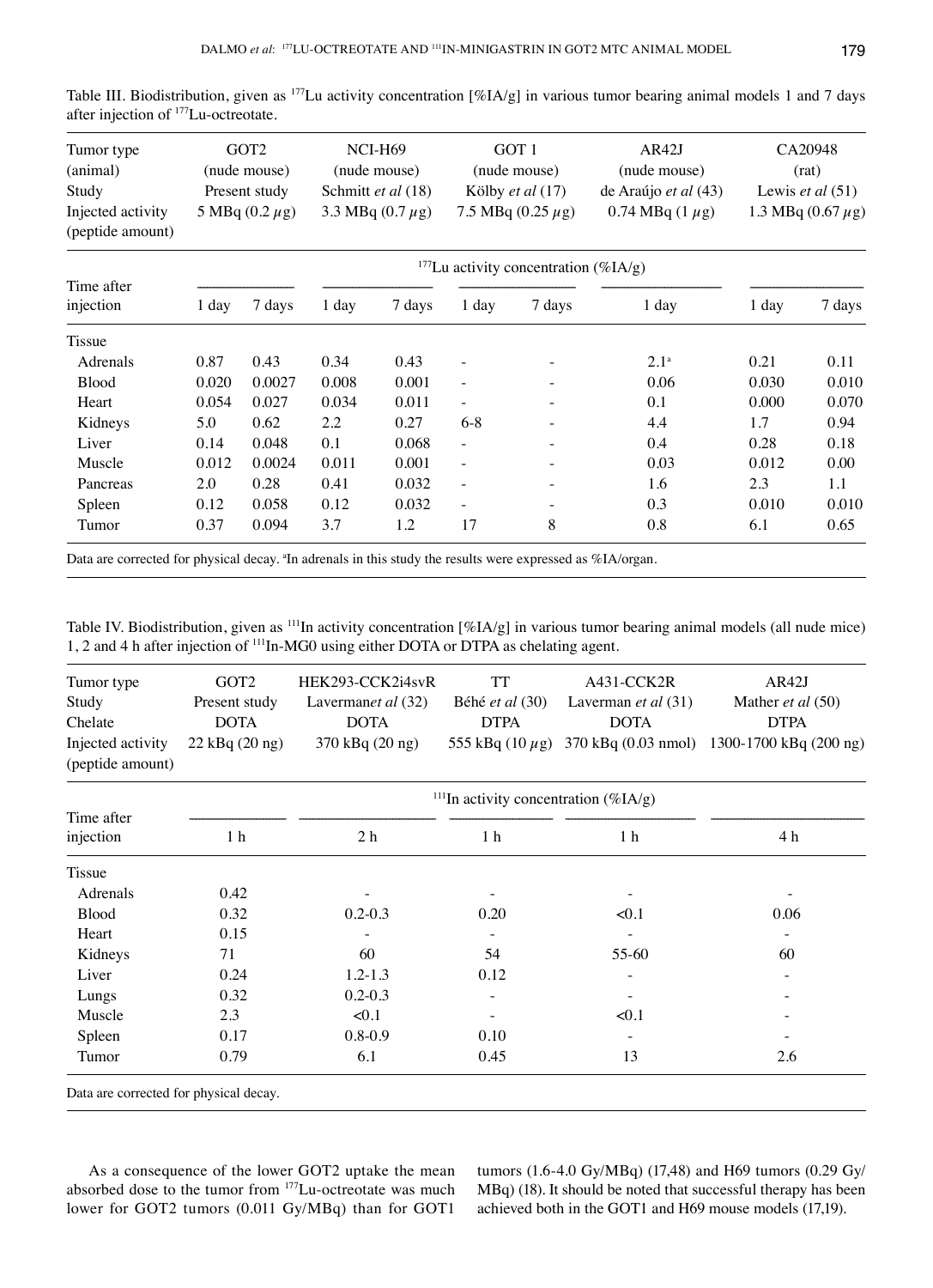

Figure 3. Tumor/blood 177Lu activity concentration ratios obtained in nude mice transplanted with GOT2 (human MTC) after injection of 177Lu-octreotate (◼) compared to corresponding values for nude mice transplanted with GOT1 (human midgut carcinoid) after injection of  $\frac{111}{\text{In-octreotide}}$  (A) (14) and patients with MTC injected with  $111$ In-octreotide ( $\blacklozenge$ ) (41,49).

The tumor/blood values for GOT2 animal model was compared with corresponding values for patients with MTC tumors obtained from biopsies during surgery (41,49) in Fig. 3. The values in the model are clearly in accordance with the clinical data, although tumor/blood values for some of the patients were much higher than those obtained in GOT2 model. Therapy of MTC using 177Lu-octreotate has been suggested for patients with high SSTR expression and non-resectable tumor (41). Based on the concordance of our clinical and GOT2 data, the xenograft model seems to be useful as a relevant test model, even though therapy would not be efficient in patients with such a low uptake as seen in GOT2 cells.

Regarding 111In-MG0 there was a significantly lower uptake in GOT2 tumors in mice receiving an excess of unlabeled human minigastrin along with the <sup>111</sup>In-MG0, which indicates a specific binding to the CCK2/gastrin receptors. This finding was, however, also seen in most other organs. High kidney uptake and relatively low tumor uptake, as obtained in the GOT2 model with <sup>111</sup>In-MG0, have previously been shown for <sup>111</sup>In-DTPA-MG0 in nude mice bearing the human TT MTC cell line (71%IA/g and 0.79%IA/g, respectively, in the present study vs.  $54\%$ IA/g and  $0.45\%$ IA/g in the TT model after 1 h) (Table IV). The higher uptake and tumor/blood value in GOT2 vs. TT tumors might depend on higher receptor expression. Differences in affinity due to separate chelating agents used in the two studies cannot be excluded. Activity concentrations in other organs and tissues were similar but slightly lower in the TT model.

In comparison with other studies performed with <sup>111</sup>In-labeled MG0 on BALB/c mice, bearing various tumor types, the highest tumor uptake was found in the CCK2/gastrin receptor transfected cell lines (6.1 and 13%IA/g vs. 0.79%IA/g for GOT2 after 1 h) (31,32,50) (Table IV). The uptake in the rat endocrine pancreatic tumor model AR42J was higher than in GOT2, but lower than in the transfected tumors (50).

All studies with  $^{111}$ In-labeled MG0 displayed high kidney uptake (55-70%IA/g after 1-4 h). One of the studies also demonstrated that co-injection of polyglutamic acids effectively reduced the kidney uptake of <sup>111</sup>In-DTPA-MG0 with up to 90% (30), which suggests that radiolabeled gastrin analogues might be useful for diagnosis, and possibly therapy, despite the high kidney uptake.

In the H69 model we previously found an inverse relationship at 24 h, but not at 3 and 7 days after injection of 177Lu-octreotate between activity concentration and tumor mass, demonstrating a higher uptake in smaller tumors (18). No such correlations between activity concentration and tumor mass, or tumor/blood and tumor mass, were seen for GOT2 given  $177$ Lu-octreotate or  $111$ In-MG0.

Despite the relatively moderate uptake of both <sup>177</sup>Lu-octreotate and <sup>111</sup>In-MG0 in GOT2 tumors in mice, the conclusion is that this xenograft model may be suitable for the evaluation of radiolabeled somatostatin, CCK and gastrin analogues for diagnosis and therapy of MTC. The possibility of blocking the uptake of radionuclide in the kidney should be considered.

#### **Acknowledgements**

The authors thank Lilian Karlsson and Ann Wikström for their skilled performance of the animal studies. We also thank Dr Jonas Nilsson for valuable help with the radiolabeling of MG0. This study was supported by grants from the European Commission FP7 Collaborative Project TARCC HEALTH-F2-2007-201962, Swedish Research Council, the Swedish Cancer Society, and BioCARE - a National Strategic Research Program at University of Gothenburg, the King Gustav V Jubilee Clinic Cancer Research Foundation, and the Assar Gabrielsson Research Foundation. The study was performed within the EC COST Action BM0607.

# **References**

- 1. Kwekkeboom DJ, Kam BL, van Essen M, *et al*: Somatostatinreceptor-based imaging and therapy of gastroenteropancreatic neuroendocrine tumors. Endocr Relat Cancer 17: R53-Ρ73, 2010.
- 2. Kolby L, Bernhardt P, Ahlman H, *et al*: A transplantable human carcinoid as model for somatostatin receptor-mediated and amine transporter-mediated radionuclide uptake. Am J Pathol 158: 745-755, 2001.
- 3. Nilsson O, Kolby L, Bernhardt P, Forssell-Aronsson E, Johanson V and Ahlman H: GOT1 xenografted to nude mice: a unique model for in vivo studies on SSTR-mediated radiation therapy of carcinoid tumors. Ann N Y Acad Sci 1014: 275-279, 2004.
- 4. Taylor JE, Theveniau MA, Bashirzadeh R, Reisine T and Eden PA: Detection of somatostatin receptor subtype 2 (SSTR2) in established tumors and tumor cell lines: evidence for SSTR2 heterogeneity. Peptides 15: 1229-1236, 1994.
- 5. Hashemi SH, Benjegard SA, Ahlman H, *et al*: 111In-labelled octreotide binding by the somatostatin receptor subtype 2 in neuroendocrine tumours. Br J Surg 90: 549-554, 2003.
- 6. Evers BM, Hurlbut SC, Tyring SK, Townsend CM Jr, Uchida T and Thompson JC: Novel therapy for the treatment of human carcinoid. Ann Surg 213: 411-416, 1991.
- 7. Evers BM, Townsend CM Jr, Upp JR, *et al*: Establishment and characterization of a human carcinoid in nude mice and effect of various agents on tumor growth. Gastroenterology 101: 303-311, 1991.
- 8. Pfragner R, Wirnsberger G, Niederle B, *et al*: Establishment of a continuous cell line from a human carcinoid of the small intestine (KRJ-I). Int J Oncol 8: 513-520, 1996.
- 9. Modlin IM, Kidd M, Pfragner R, Eick GN and Champaneria MC: The functional characterization of normal and neoplastic human enterochromaffin cells. J Clin Endocrinol Metab 91: 2340-2348, 2006.